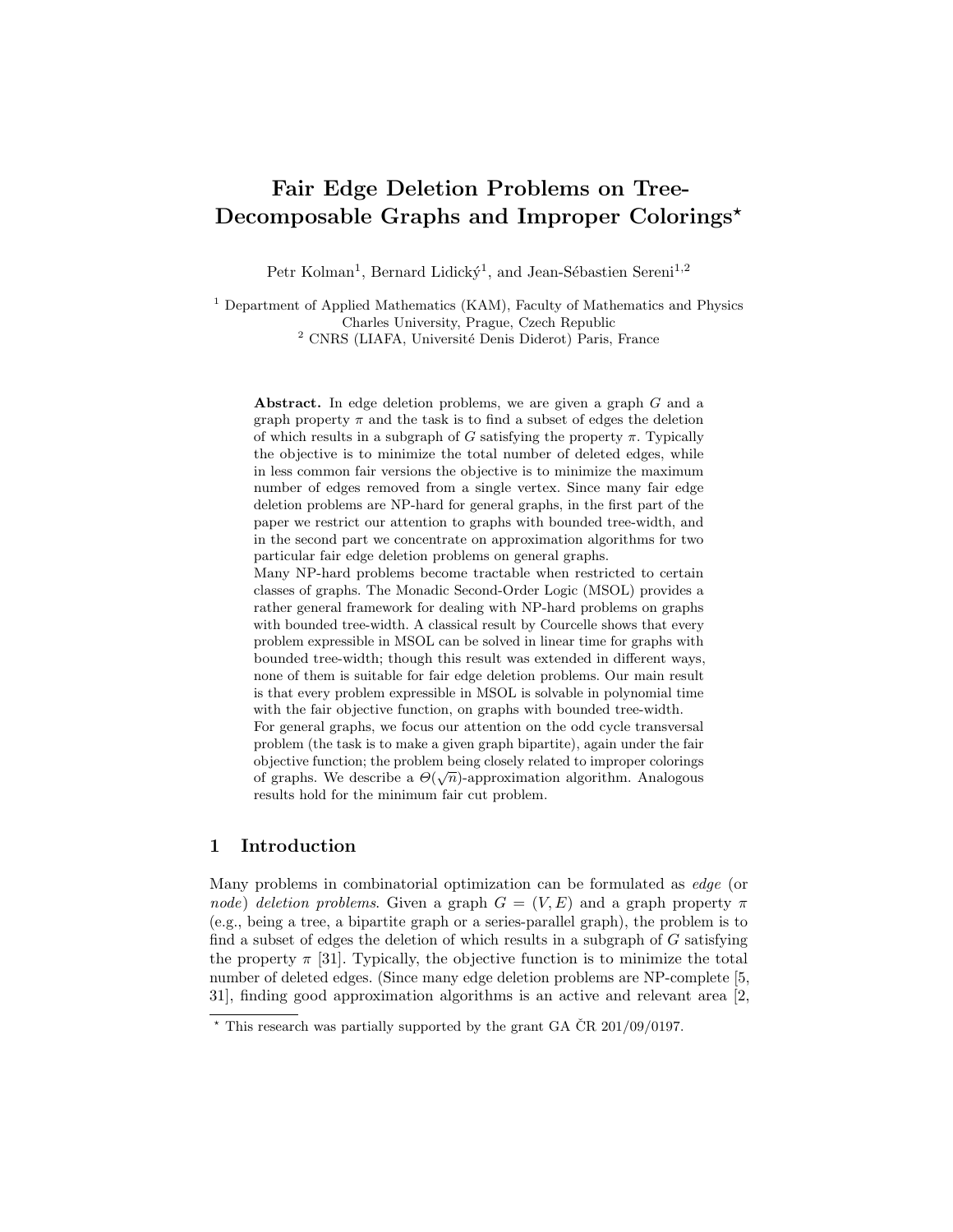3].) In this paper we study edge deletion problems under a different objective function: our goal is to minimize the maximum number of edges removed from a single vertex (i.e., we want to minimize the maximum degree in  $(V, F)$  where F is the set of deleted edges); such problems are called fair edge deletion problems. For the fair objective function it is reasonable to deal also with, in some sense, complementary problems. Given a graph  $G = (V, E)$  and a property  $\pi$ , find a subset F of edges such that  $(V, F)$  satisfies  $\pi$  and the degree of  $(V, F)$  is as small as possible; such problems are also called *fair edge deletion problems* in this paper. Informally, in both cases, instead of minimizing the total cost, we aim at minimizing the maximum cost at a vertex (in the first case, we have to pay for what is removed, in the second case for what remains). As we shall see, such problems have both a theoretical appeal and a relevance for practical applications.

Lin and Sahni [26] coined the term *fair edge deletion problems* when dealing with the following problem: given a graph  $G = (V, E)$ , find a subset F of edges such that  $(V, E \setminus F)$  is a spanning tree, and the maximum degree of the graph  $(V, F)$  is as small as possible. They proved that the problem is NP-complete. Surprisingly enough, not many edge deletion problems were studied with the aforementioned fair objective function. Yet, such an objective function arises naturally in various contexts. As an example consider the  $(\ell, k)$ -coloring problem: given a graph  $G = (V, E)$  and integers  $\ell$  and k, partition V into  $\ell$  parts such that each part induces a subgraph of  $G$  with maximum degree at most  $k$ .

Graphs with bounded tree-width. Many NP-hard problems become tractable when restricted to certain classes of graphs. Since its introduction [7, 29], the class of graphs with bounded tree-width gained a considerable amount of attention, in particular with respect to the design of polynomial time algorithms for problems that are NP-hard on general graphs. The Monadic Second-Order Logic (see Sec. 2 for the definition) provides a rather general framework for dealing with NP-hard problems on graphs with bounded tree-width. It has been shown that every problem expressible in MSOL can be solved in linear time on graphs with bounded tree-width [4, 10, 15]. Although the MSOL is sufficient for dealing with many problems, many others do not fit in this framework. This motivated several extensions of the MSOL [11, 16].

In this paper, we go along those lines and extend the previous work in yet another direction that makes it possible to deal with several problems that do not fit into any of the previously known frameworks. Our main result shows that for properties expressible in MSOL, fair edge deletion problems are solvable in polynomial time on graphs of bounded tree-width (Section 3). To this end, we adopt and extend the techniques used by Borie et al. [12]. Though our proof does not use any substantially new techniques, the result is far from obvious and, as far as we know, was not known earlier.

As a corollary of our main result, we show, that for any fixed  $\ell$ , the  $(\ell, k)$ coloring problem on graphs with bounded tree-width is solvable in polynomial time, where k is any integer. (Note that for any fixed k, the results of Rao [28]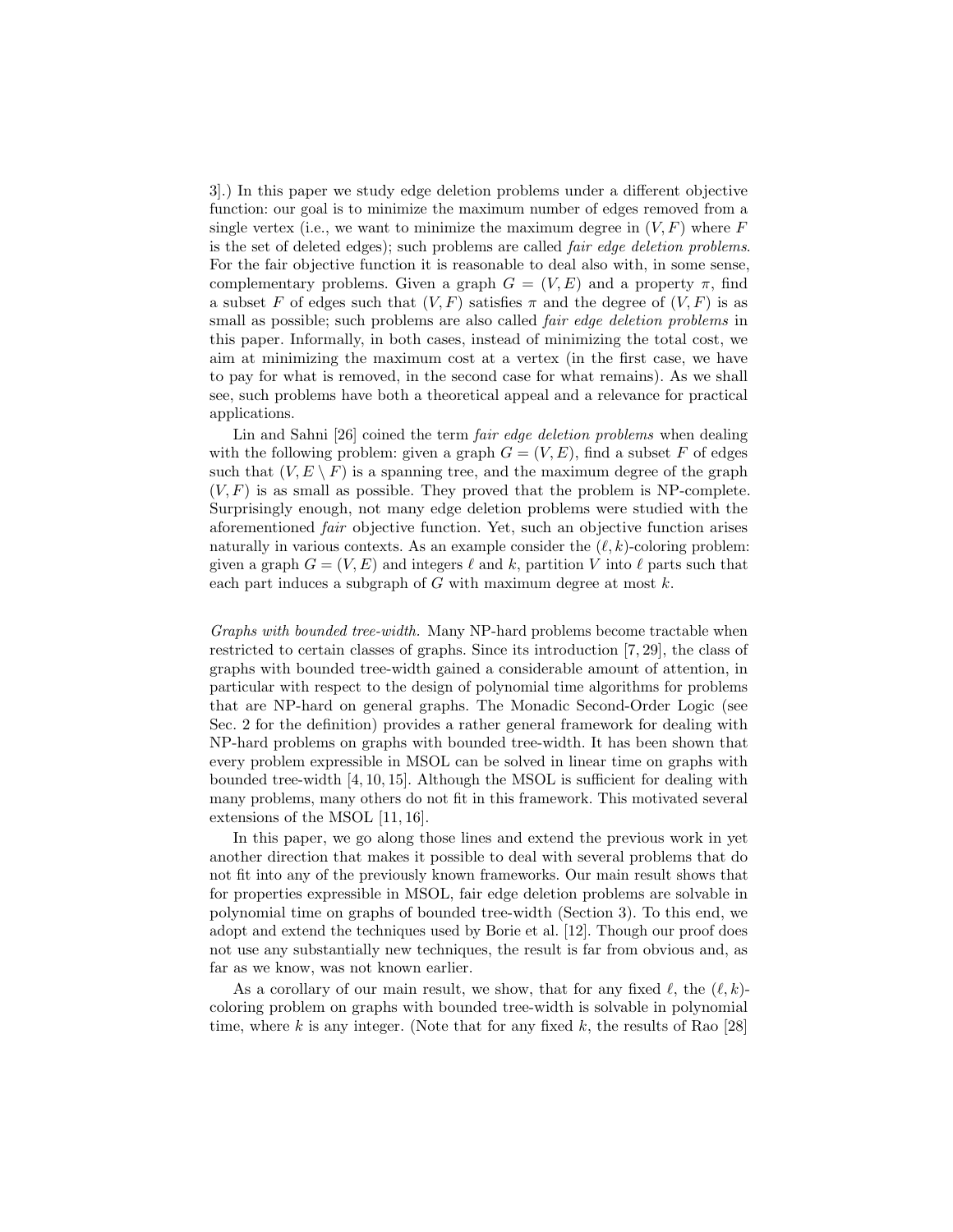imply that the  $(\ell, k)$ -coloring problem on graphs of bounded tree-width is solvable in polynomial time, where  $\ell$  is any integer.)

General graphs. We focus on the fair odd cycle transversal problem. An odd cycle transversal (OCT) of a graph  $G = (V, E)$  is a subset  $F \subseteq E$  of edges such that the graph  $(V, E \setminus F)$  is bipartite. The minimum OCT problem (also known as the odd-cycle edge cover [25], as the maximum cut problem [20] and as the minimum uncut problem [1]) consists in finding an OCT of minimum size. The minimum fair  $OCT$ , on the other hand, consists in finding an  $OCT$  F such that the maximum degree of  $(V, F)$  is as small as possible.

OCTs are closely related to improper colorings (also known as defective *colorings*). Note that a graph has a solution to the  $(2, k)$ -coloring problem if and only if the optimum value of the minimum fair OCT problem is at most k. Improper colorings are a natural generalization of the usual notion of a proper coloring, a core topic of the graph theory; they have been introduced and studied both as a theoretical notion [17, 23, 30] and as a tool to model practical problems [22]. Let us point out that even for planar graphs, the  $(2, k)$ -coloring problem is NP-complete [14, 18] and, thus, the minimum fair OCT is NP-hard on planar graphs. On the other hand, the minimum OCT problem is solvable in polynomial time on planar graphs [24] (though NP-hard for general graphs [19]). (Note that the minimum OCT is solvable in polynomial time also on graphs with bounded tree-width [9].)

The substantial difference between the complexity of the fair and the usual versions of the OCT for planar graphs provides a momentum to study the minimum fair OCT. Another reason to study the fair OCT is the lack of algorithms for the  $(\ell, k)$ -coloring problems and, in particular, for the  $(2, k)$ -coloring problem.

We use linear programming to obtain a  $\Theta(\sqrt{n})$ -approximation algorithm for graphs on n vertices and we show that the bound on the performance of the algorithm is tight even for planar graphs (Section 4). Remarkably, the integrality gap of the linear program is  $\Omega(n)$ . As we also observe, all our results extend to the minimum fair cut problem: given a graph  $G = (V, E)$  and two vertices  $x, y \in V$ , the problem consists in finding an  $x-y$  cut  $F \subseteq E$  such that the maximum degree of  $(V, F)$  is as small as possible. Closely related is the matching cut problem: is there a cut  $F$  in  $G$  that is also a matching? Chvátal [13] proved that for general graphs, the problem is NP-hard.

Overview of the paper. Section 2 surveys the definitions and results about treedecomposable graphs and the MSOL that we will need later. In Section 3 we deal with the fair edge deletion problems on tree-decomposable graphs and in Section 4 with approximation algorithms for the minimum fair OCT and s-t-cut problem on general graphs.

### 2 Tree-Decomposable Graphs and MSOL in a Nutshell

There are different yet more or less equivalent ways how to define tree-decomposable graphs [8]. Though probably the most common way today is that of Robertson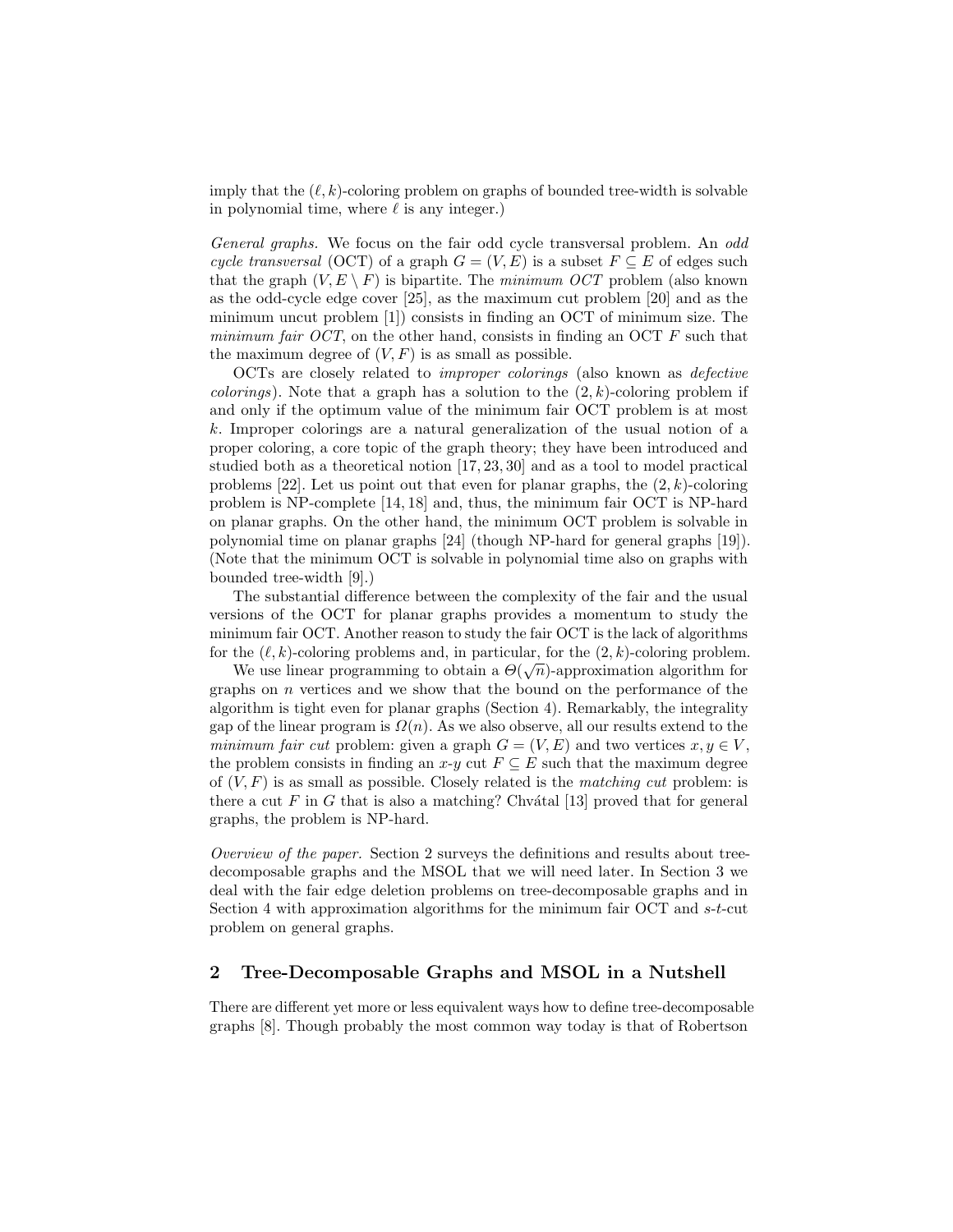and Seymour [29] (graphs of bounded tree-width), in this paper we decided to use the notion of  $k$ -terminal graphs as defined by Borie [10]; this choice will make it easier to link our results to previous work and present the proof of the new result in a short way. We stress again that a graph G has tree-width bounded by a constant if and only if G belongs to a class of tree-decomposable graphs as defined below.

A k-terminal graph  $G = (V, E, T)$  is a graph  $G = (V, E)$  with an ordered set T of at most k distinguished vertices from V called terminals (the others being the non-terminals). We stress that the number of terminals in a  $k$ -terminal graph may be smaller than k.

A k-terminal graph composition operation constructs a new k-terminal graph from several k-terminal graphs. A k-terminal composition operation  $\oplus$  of arity m takes as arguments m k-terminal graphs  $G_1 = (V_1, E_1, T_1), \ldots, G_m$  $(V_m, E_m, T_m)$  and out of them produces a new graph G with k' terminals, for some  $k' \leq k$ . The new graph is obtained by merging some of the terminal nodes of the graphs  $G_1, \ldots, G_m$  together. In particular, the operation  $\oplus$  specifies a constant  $l_{\oplus} \geq 0$  and

- for each  $i \in \{1, ..., k'\}$ , a set  $X_i$  ⊆ ∪ $_{j=1}^m T_j$  such that  $|X_i \cap T_j|$  ≤ 1 for each  $j \in \{1, ..., m\}$ ; the i<sup>th</sup> terminal of G is then produced by identifying the terminals in  $X_i$ ;
- $-$  for each  $i \in \{1, ..., l_{\oplus}\}\$ , a set  $X'_{i} \subseteq \bigcup_{j=1}^{m} T_{j}$  such that  $|X'_{i} \cap T_{j}|$  ≤ 1 for each  $j \in \{1, \ldots, m\}$ ; the i<sup>th</sup> new non-terminal of G is then produced by identifying the terminals in  $X_i'$ .

Moreover, the sets  $X_i$  for  $i \in \{1, ..., m\}$  and  $X'_i$  for  $i \in \{1, ..., l_{\oplus}\}\$  must be pairwise disjoint.

We represent the operation  $\oplus$  by a matrix  $M_{\oplus}$  of size  $(k' + l_{\oplus}) \times m$  in the following way: if  $i \leq k'$  then  $M_{\oplus}[i, j]$  is the index of the terminal of  $G_j$  that belongs to  $X_i$  if there is one, and 0 otherwise; if  $i \in \{k'+1,\ldots,k'+l_{\oplus}\}\)$  then  $M_{\oplus}[i, j]$  is the index of the terminal of  $G_j$  that belongs to  $X'_i$  if there is one, and 0 otherwise. For a vertex  $v \in V_1 \cup \ldots \cup V_m$  and for an edge  $e \in E_1 \cup \ldots \cup E_m$ , it is convenient to define  $\sigma_{\oplus}(v)$  and  $\sigma_{\oplus}(e)$  to be the vertex and the edge of G to which v and e are mapped when we apply the operation  $\oplus(G_1,\ldots,G_m)$ , respectively. For a subset S of vertices or edges,  $\sigma(S) = \bigcup_{x \in S} {\{\sigma(x)\}}$ .

Let  $B$  be a finite set of  $k$ -terminal graphs and let  $R$  be a finite set of composition operations for k-terminal graphs; we call the graphs in  $B$  base *graphs.* We define the k-terminal recursive family  $(B, R)$  to be the closure of B by operations in R. A class of graphs C is said to be a class of tree-decomposable graphs if there exist two sets B and R such that  $C = (B, R)$ . A graph  $G = (V, E)$  from a class  $C = (B, R)$  can be represented by a rooted labeled tree (a *decomposition* tree of G) of size  $O(|V|)$  with leaves labeled by graphs from the set of base graphs B and inner nodes labeled by composition operations from the set  $R$ . In this way every node v of the decomposition tree of G corresponds to a unique graph  $G_v$ from the class C.

The Monadic Second-Order Logic (MSOL) for graphs contains variables of four different types (sorts):  $v, e, V$  and  $E$ , that is, variables for vertices, edges,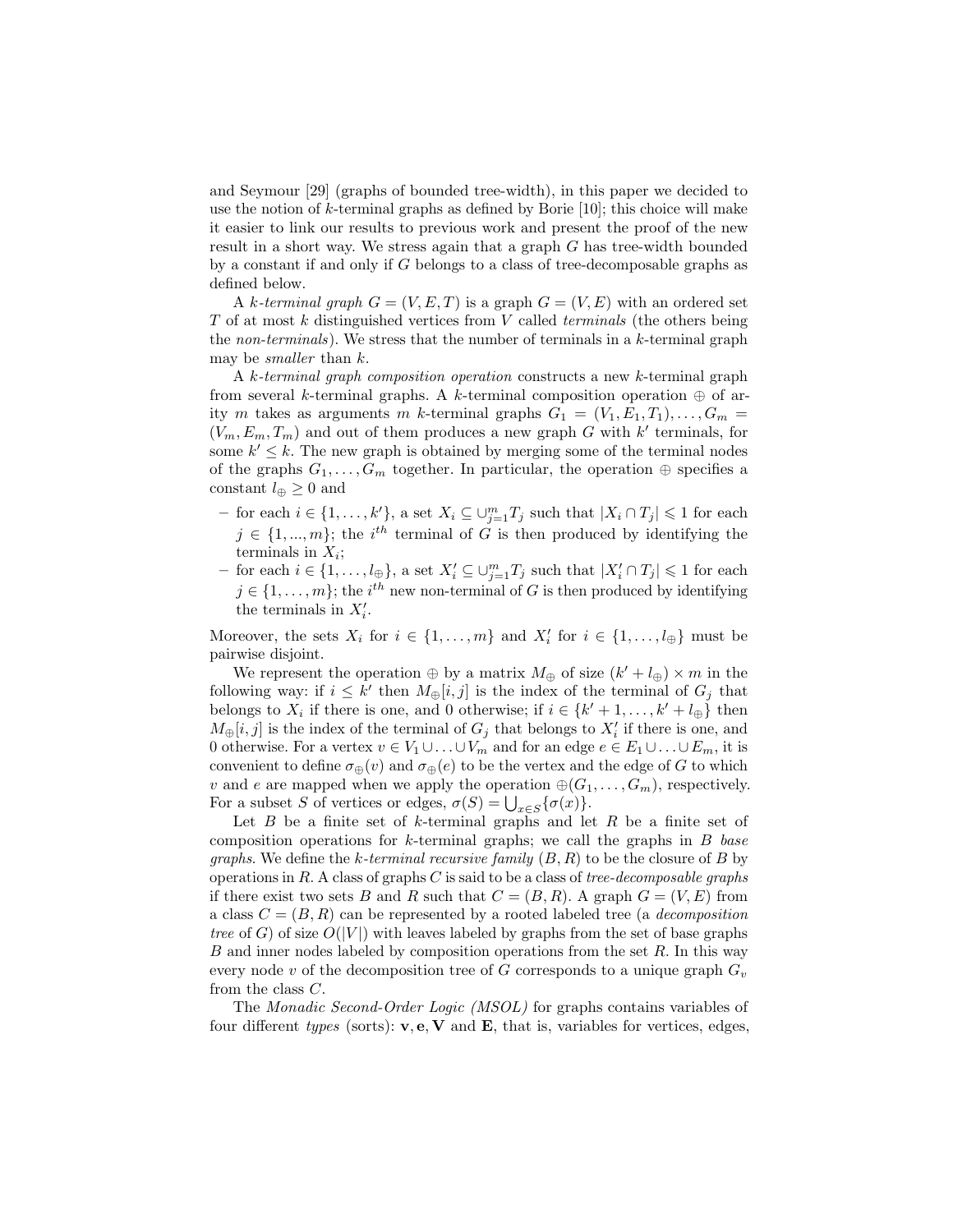subsets of vertices and subsets of edges, respectively. If we need to specify the type of a variable by its name, we adopt the convention that  $v_i, e_i, V_i$  and  $E_i$ denote variables of types  $v, e, V$  and  $E$ , respectively. The set of primitive MSOL predicates<sup>1</sup> consists of  $v_i = v_j$ , Incident $(v_i, e_j)$ ,  $v_i \in V_j$  and  $e_i \in E_j$  with the obvious meanings. In counting MSOL [16], there are the additional primitive predicates  $|V_i| = a \pmod{b}$  and  $|E_i| = a \pmod{b}$ , with  $b \ge 2$  and  $0 \le a < b$ . If P and Q are (counting) MSOL predicates, then so are  $(\neg P)$ ,  $(P \lor Q)$  and  $(P \wedge Q)$ . If P is a (counting) MSOL predicate with a free variable x, then so are  $(\exists x)(P(x))$  and  $(\forall x)(P(x))$ .

Let  $P(x_1, \ldots, x_t)$  be a (counting) MSOL predicate. For a graph  $G = (V, E)$ , we let  $D_i$  be the domain of the variable  $x_i$  in the model G, that is,  $D_i$  is the set  $V, E, 2^V$  or  $2^E$ , depending on the type **v**, **e**, **V** or **E** of  $x_i$ , respectively. Then, given  $y_1 \in D_1, \ldots, y_t \in D_t$ , we define  $P_G(y_1, \ldots, y_t)$  to be the truth value of the predicate  $P(x_1, \ldots, x_t)$  in the model G. To distinguish between a (name of a) variable and a value of a variable, we use  $x_i$  for the former and  $y_i$  for the later (most of the time). Let  $x_i$  be a variable with domain D. Let  $\star_v$  and  $\star_e$  be two symbols that do not appear in V and E, respectively. We define  $D^*$  to be  $D \cup \{\star_{\mathbf{v}}\}$  if the type of  $x_i$  is  $\mathbf{v}, D \cup \{\star_{\mathbf{e}}\}$  if the type of  $x_i$  is  $\mathbf{e}, \text{ and } D$  otherwise.

Let  $C = (B, R)$  be a class of tree-decomposable graphs and let  $P(x_1, \ldots, x_t)$ be a (counting) MSOL predicate with free variables  $x_1, \ldots, x_t$ . A key concept in the work of Borie et al. [12] (cf. [6]) is that of an equivalence classe of the set

$$
\mathcal{B}_P^C = \{ ((V, E), y_1, \dots, y_t) \mid (V, E) \in C, y_1 \in D_1^*, \dots, y_t \in D_t^* \}
$$

where  $D_i$  is the domain of  $x_i$  with respect to  $(V, E)$ .

We say that  $(G_1, y_{11}, \ldots, y_{1t}), \ldots, (G_m, y_{m1}, \ldots, y_{mt}) \in \mathcal{B}_P^C$  are compatible with respect to the (m-ary) operation  $\oplus \in R$  and the variable  $x_{\ell}$  of the predicate  $P(x_1, \ldots, x_t)$ , if the following holds (letting  $V_i$  and  $E_i$  be the vertex set and the edge set of  $G_i$ , respectively).

- If  $x_\ell$  is of type **v**, then either
- (1.1) there exists an integer i such that for each  $j \in \{1, \ldots, m\}$ , if  $M_{\oplus}[i, j] \neq 0$ then  $y_{j\ell}$  is the  $M_{\oplus}[i, j]$ -th terminal of  $G_j$ , or
- $(1.2)$   $y_{1\ell} = y_{2\ell} = \ldots = y_{m\ell} = \star_v$ , or
- (1.3) there exists j such that  $y_{j\ell} \in V_j$  and  $y_{j'\ell} = \star_v$  for  $j' \neq j$ ;
- if  $x_\ell$  is of type **e**, then either
- $(2.1)$   $y_{1\ell} = y_{2\ell} = \ldots = y_{m\ell} = \star_{\mathbf{e}},$  or
- (2.2) there exists j such that  $y_{j\ell} \in E_j$  and  $y_{j'\ell} = \star_{\mathbf{e}}$  for  $j' \neq j$ ;
- if  $x_{\ell}$  is of type **V**, then
- (3.1) for each  $j \in \{1, \ldots, m\}$ , if  $y_{j\ell}$  contains a terminal of  $G_j$  that participates in the birth of the *i*-th terminal (or *i*-th non-terminal) of  $\oplus$  ( $G_1, \ldots, G_m$ ), then for each  $j' \neq j$ ,  $y_{j'}\ell$  contains the  $M_{\oplus}[i, j']$ -th terminal (or  $M_{\oplus}[k'+1]$  $i, j'$ -th terminal, respectively) of  $G_{j'}$  where  $k'$  is the number of terminals of  $\oplus(G_1,\ldots,G_m);$

 $1$  Borie *et al.* use the name *regular* predicates instead of MSOL predicates.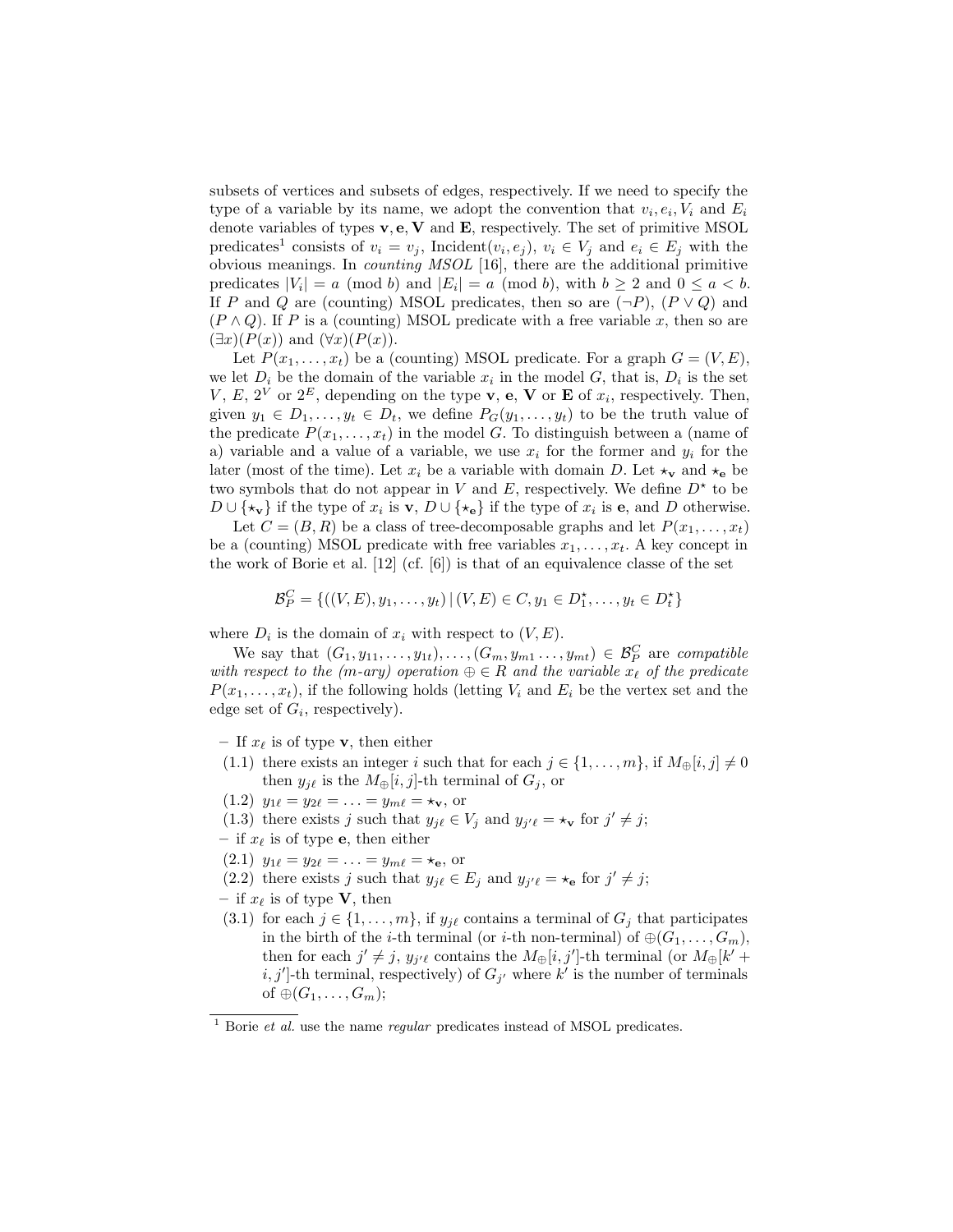We note that for each type of variable, the considered cases are mutually disjunctive. The elements  $(G_1, y_{11}, \ldots, y_{1t}), \ldots, (G_m, y_{m1}, \ldots, y_{mt}) \in \mathcal{B}_P^C$  are compatible with respect to an m-ary operation  $\oplus \in R$  and the predicate  $P(x_1, \ldots, x_t)$  if they are compatible with respect to every variable of  $P(x_1, \ldots, x_t)$ .

For every  $(m\text{-ary})$  operation  $\oplus \in R$  we now define an extension  $\oplus$  that assigns to every compatible m-tuple  $((G_1, y_{11}, \ldots, y_{1t}), \ldots, (G_m, y_{m1}, \ldots, y_{mt}))$ an element from  $\mathcal{B}_P^C$ . In particular,  $\bar{\oplus}((G_1,y_{11},\ldots,y_{1t}),\ldots,(G_m,y_{m1}\ldots,y_{mt}))=$  $(G, y_1, \ldots, y_t)$  where  $G = \bigoplus (G_1, \ldots, G_m)$  and  $y_l$ , for  $1 \leq \ell \leq t$ , is defined as follows:

- if  $x_{\ell}$  is of type **v**, then in the case (1.1),  $y_{\ell}$  is the *i*-th terminal of G, in the case (1.2),  $y_{\ell} = \star_{\mathbf{v}}$ , and in the case (1.3),  $y_{\ell} = y_{jl}$ ;
- if  $x_\ell$  is of type **e**, then in the case (2.1),  $y_\ell = \star_e$  and  $y_\ell = y_{j\ell}$  in the case  $(2.2)$ ;
- if  $x_\ell$  is of type **V**, then  $y_\ell = \bigcup_{j=1}^m \sigma(y_{j\ell});$
- if  $x_{\ell}$  is of type **E**, then  $y_{\ell} = \bigcup_{j=1}^{m} \sigma(y_{j\ell}).$

The following theorem is implicit in the work of Borie et al. [12].

Theorem 1 (Borie et al. [12]). If  $P = (x_1, \ldots, x_t)$  is a (counting) MSOL predicate and  $C = (B, R)$  is a class of tree-decomposable graphs, then there exist:

- $-$  a finite set  $Q$ , and,
- for each composition operation  $\oplus \in R$  an operation  $\oplus$  on Q, of the same arity as  $\oplus$ , and,
- $-$  a function  $h: \mathcal{B}_P^C \to Q$  such that
	- $h(G, y_1, \ldots, y_t) = h(G', y'_1, \ldots, y'_t)$  implies  $P_G(y_1, \ldots, y_t) = P_{G'}(y'_1, \ldots, y'_t)$ , whenever both expressions  $P_G(y_1, \ldots, y_t)$  and  $P_{G'}(y'_1, \ldots, y'_t)$  are defined, and,
	- for every  $\oplus \in R$  (of arity m) and every compatible  $((G_i, y_{i1}, \ldots, y_{it}))_{1 \leqslant i \leqslant m}$

$$
h(\overline{\oplus}((G_1, y_{11}, \ldots, y_{1t}), \ldots, (G_m, y_{m1}, \ldots, y_{mt})))
$$
  
=  $\bigoplus (h(G_1, y_{11}, \ldots, y_{1t}), \ldots, h(G_m, y_{m1}, \ldots, y_{mt}))$ . (1)

The function  $h$  is called a *homomorphism* and the set  $Q$  a set of *equivalence classes* <sup>2</sup>. A class  $q \in Q$  is accepting if  $h(G, y_1, \ldots, y_t) = c$  implies that  $P_G(y_1, \ldots, y_t)$  is true.

The proof of the theorem also provides an efficient way of constructing the operations  $\bigoplus$ . Thus, a corollary of the theorem is an alternative proof of the famous result, mentioned in the introduction, that every graph problem expressible in (counting) MSOL (also called recognition problem) can be solved in polynomial (even linear) time for tree-decomposable graphs: given a graph  $G \in C$ , construct a decomposition tree J of G and use (1) to evaluate the function  $h$  in a bottom-up manner for all nodes of the decomposition tree  $J$  and all relevant y-values; with some effort one needs at most  $O(1)$  time per node

 $2$  For more details we refer to the papers [6, 12].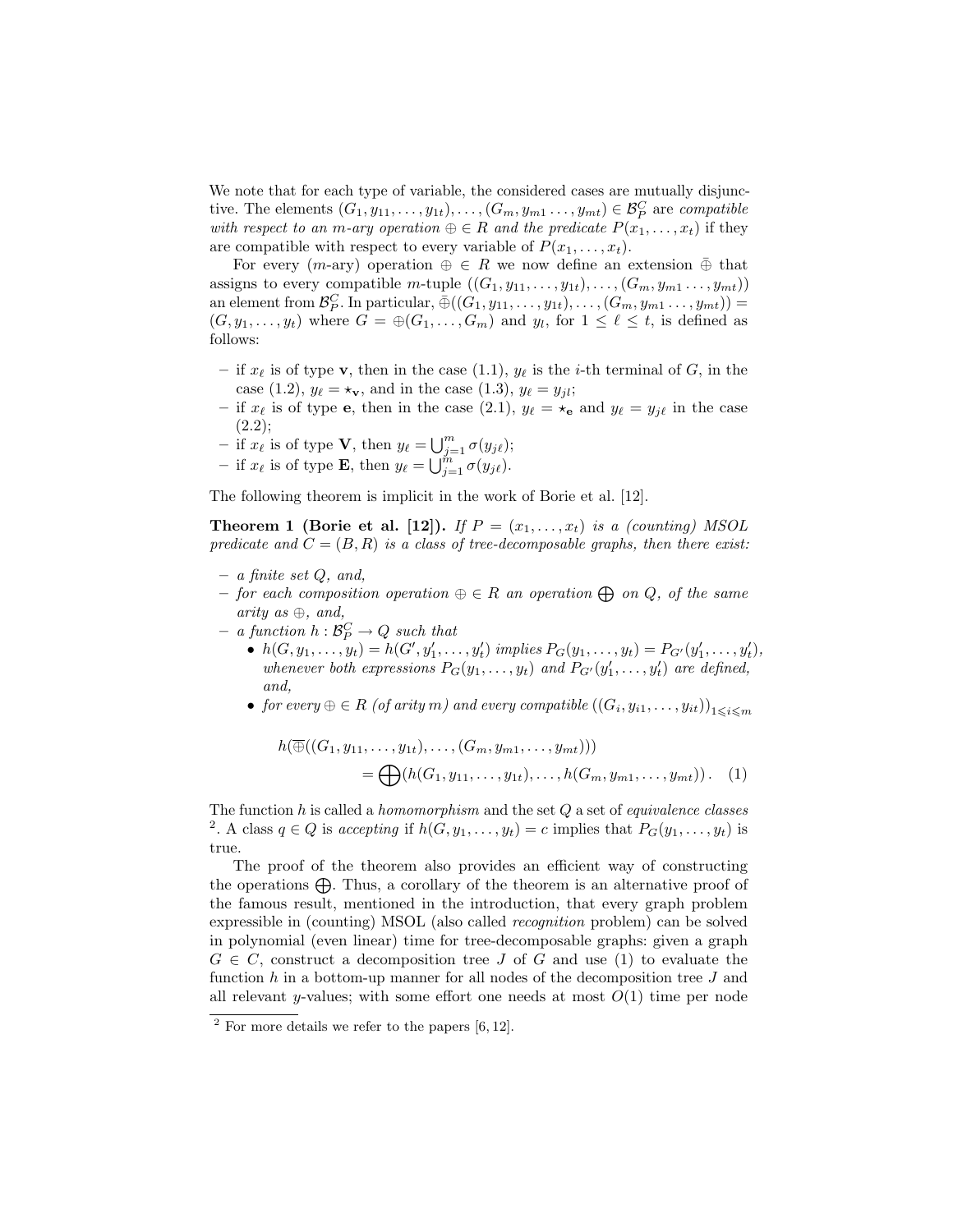of the decomposition tree, for  $k = O(1)$ . Borie et al. describe how to employ Theorem 1 to obtain linear time algorithms also for optimization problems (i.e.,  $\min \{|y| | P_G(y)\}$  or  $\max \{|y| | P_G(y)\}$  and enumeration problems (i.e., computing  $|\{(y_1,\ldots,y_t)\,|\,P_G(y_1,\ldots,y_t)\}|.$ 

Theorem 2 (Arnborg et al. [4], Borie et al. [12], Courcelle [15], Courcelle and Mosbah [16]). The recognition, optimization and enumeration problems can be solved in linear time on tree-decomposable graphs.

# 3 Fair Edge Deletion Problems on Graphs with Bounded Tree-width

We describe how to exploit the MSOL framework to solve in polynomial time fair edge deletion problems on tree-decomposable graphs. In the proof of the main theorem of this section, we exploit and extend the homomorphism-based method [12].

For a graph  $G = (V, E)$  and a subset  $y \subseteq E$ , we let  $\Delta_y$  be the maximum degree in the graph  $(V, y)$ .

**Theorem 3.** If  $P(x)$  is a (counting) MSOL predicate with a free variable of type E, then the problem

$$
\min_{y \subseteq E} \left\{ \Delta_y \, \big| \, P_{(V,E)}(y) \right\}
$$

is solvable in polynomial time on tree-decomposable graphs.

*Proof.* Let C be a fixed class of k-terminal tree-decomposable graphs. Let  $Q$ be the finite set of equivalence classes and  $h : \mathcal{B}_P^C \to Q$  the homomorphism given by Theorem 1. Let  $G = (V, E) \in C$ , let  $\Delta$  be the maximum degree of G and H a decomposition tree of G. For a node v of H, let  $G_v = (V_v, E_v)$  be the graph corresponding to this node (i.e., if v is a leaf and H is the label of v, then  $G_v = H$ ; if v is an inner node,  $\oplus$  is the label of v and  $H_1, \ldots, H_m$  are the graphs corresponding to the children of v, then  $G_v = \bigoplus (H_1, \ldots, H_m)$  and let  $T_v = \{t_1^v, \ldots, t_{k'}^v\}$  be the set of at most k terminals of  $G_v$  and  $A_v = E_v \cap {T_v \choose 2}$ the set of edges between terminals of  $G_v$ . Our intention is to compute for every node v of the decomposition tree H and every equivalence class  $q \in Q$  a matrix  $M_q^v$  of dimension  $k' + 1$  and size  $2^{|A_v|} \cdot (\Delta + 1)^{\hat{k}'}$  where the first dimension is indexed by subsets of  $A_v$  and all other dimensions by integers between 0 and  $\Delta$ . For  $A \subseteq A_v$  and  $k'$  integers  $i_1, \ldots, i_{k'}$  between 0 and  $\Delta$ , we define

$$
M_q^v(A, i_1, \dots, i_{k'}) :=
$$
  
\n
$$
\min \{ \Delta_y \mid y \subseteq E_v, y \cap A_v = A, h(G_v, y) = q, \deg_y(t_j^v) \le i_j, 1 \le j \le k' \} \quad (2)
$$

where  $\deg_y(u)$  is the degree of u in the graph  $(V_v, y)$ . With such matrices at hand, a solution for the problem readily follows: the optimal solution is

$$
\min_{q \in Q_a} \min_{A \subseteq A_{root}} M_q^{root}(A, \Delta, \dots, \Delta)
$$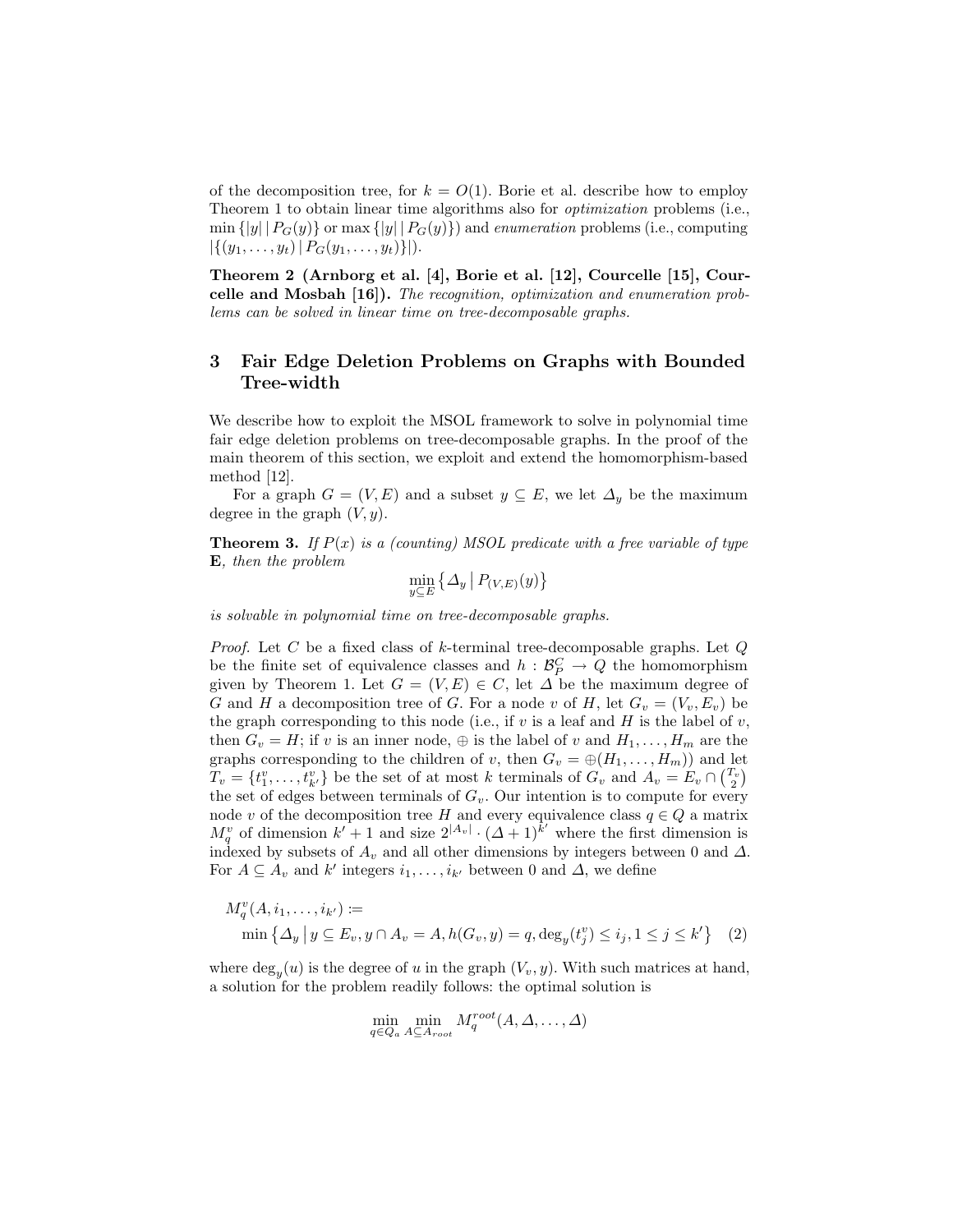where  $Q_a \subseteq Q$  is a set of accepting classes. It remains to describe how to obtain such matrices.

For leaves of the decomposition trees (i.e., for the base graphs in  $B$ ) the matrices can be computed by brute force. Let  $v$  be a fixed inner node of the decomposition tree and  $\oplus$  its label. Since the composition operation  $\oplus$  provides an exact description of the construction of  $G_v$  out of the graphs associated with the children of  $v$  in  $H$ , the matrices associated with the children of  $v$  contain sufficient information for calculation of the matrix  $M_q^v$ , for every equivalence class  $q \in Q$ . It is easy to see that the time to compute a single value of the matrix is bounded by a polynomial in  $|V|$  and, thus, also the time to compute the complete matrix  $M_q^v$  is bounded by a polynomial. Since the number of equivalence classes is constant and the size of the decomposition tree is linear in  $|V|$ , we conclude that the total time to compute all the matrices for all nodes of the decomposition tree is bounded by polynomial in  $|V|$ .

We note that, since the time for calculation of  $M_q^v$  grows with the degree of the decomposition tree, it is desirable to have the degrees as small as possible.

We conclude this section by observing that a straightforward modification of the procedure permits to obtain not only the value of the optimal solution but also a corresponding set.

#### 3.1 Examples

In this subsection we deal with two examples of fair edge deletion problems: minimum degree spanning tree and  $(\ell, k)$ -coloring. An exact ad-hoc polynomial algorithm for the minimum degree spanning tree was given by Marathe et al. [27]; for known results about the  $(\ell, k)$ -coloring we refer to the Introduction.

The predicates "connected" and "forest" are known to be MSOL predicates (cf. [12]). Therefore also the predicate "spanning tree" is a MSOL predicate and thus, by Theorem 3, the minimum degree spanning tree problem is solvable in polynomial time on tree-decomposable graphs.

An  $(\ell, k)$ -coloring of a graph  $G = (V, E)$  is a partition of V into  $\ell$  parts such that each part induces a subgraph of  $G$  with maximum degree at most  $k$ . The problem that we consider here is the following: For a graph  $G = (V, E)$  and a fixed value  $\ell$  the task is to find the minimum k such that G has an  $(\ell, k)$ -coloring. Consider the following predicate:

$$
P(F') = (\exists V_1, \ldots, V_\ell, F) F = E \backslash F' \wedge partition(V_1, \ldots, V_\ell, V) \wedge \bigwedge_{i=1}^\ell (V_i \times V_i \cap F = \emptyset),
$$

where the predicate "partition" is true if the sets  $V_i$  specify a partition of  $V$ ; "partition" is known to belong to the MSOL. Then,  $P$  is an MSOL predicate, and hence Theorem 3 ensures that the  $(\ell, k)$ -coloring problem is solvable in polynomial time on tree-decomposable graphs, which is a new result.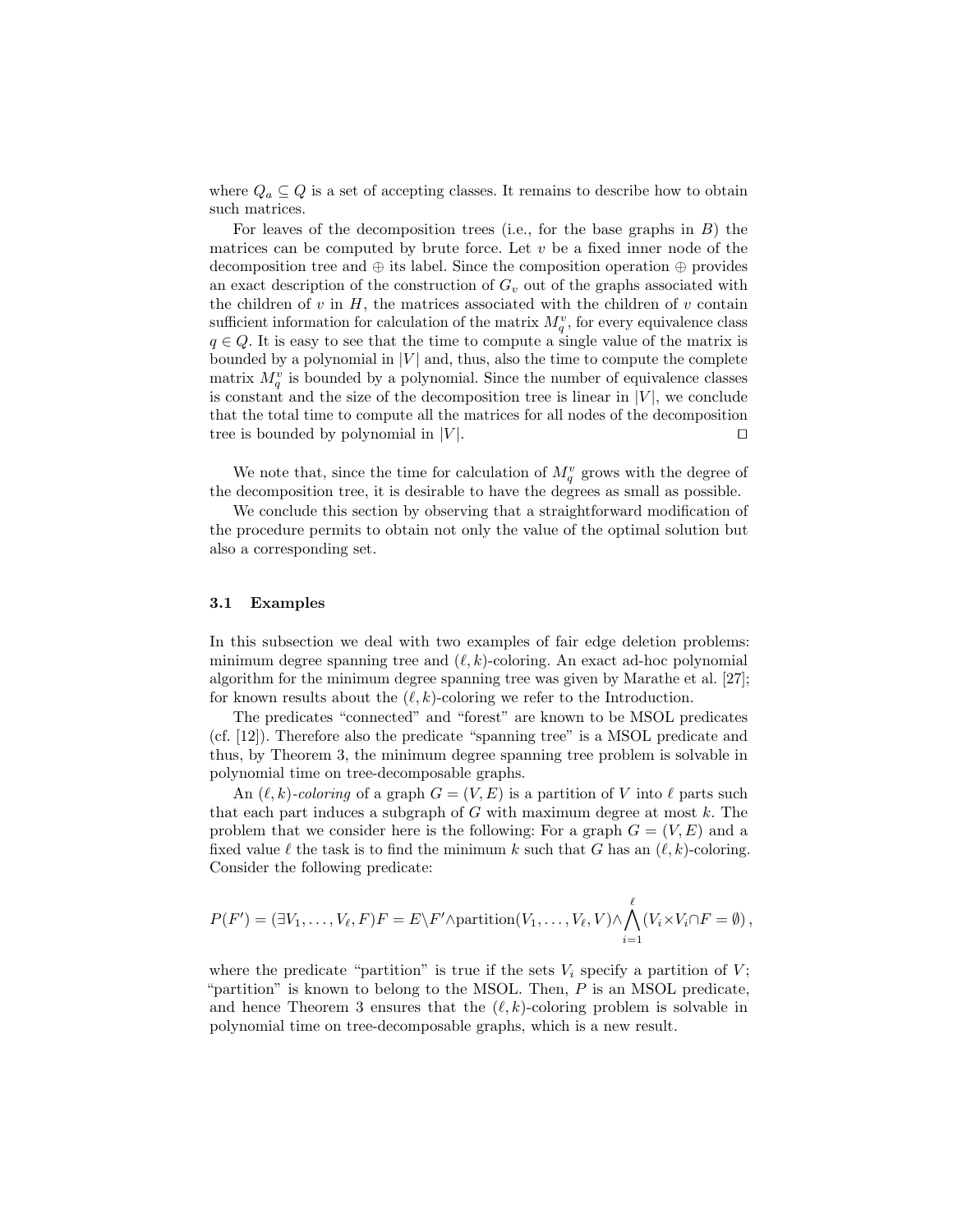# 4 Approximation of Minimum Fair OCT and Minimum Fair s-t Cut on General Graphs

Given a graph  $G = (V, E)$ , let C be the set of all odd cycles (viewed as edge sets). The minimum fair OCT problem can be formulated using integer linear programming as follows.

minimize 
$$
k
$$
 (3)  
\nsubject to  $\forall C \in \mathcal{C}, \sum_{e \in C} x_e \ge 1,$   
\n $\forall u \in V, \sum_{e \in \delta(v)} x_e \le k,$   
\n $\forall e \in E, x_e \in \{0, 1\}.$ 

In a linear programming relaxation, the last condition is replaced by  $x_e \geq 0$ .

We pause to note that the number of inequalities in the linear program (LP) may be exponential in the size of  $G$ , nevertheless, the LP is solvable in polynomial time using the ellipsoid method (given a vector  $x$ , one can check whether there is a violated inequality [21]).

We also notice that the integrality gap of the relaxation by itself is very large, namely  $n$ , as it can be seen by considering an odd cycle of length  $n$ : the fractional optimum is  $2/n$  (for each edge we set  $x_e = 1/n$ ) while the integral optimum is 1. We now combine the relaxation with a few observations to obtain an  $O(\sqrt{n})$ -approximation.

Solve the LP for the graph  $G = (V, E)$ , and set  $F = \{e \in E \mid x_e \ge 1/(4\sqrt{n})\}$ and  $\overline{F} = E \setminus F$ . Let H be the subset of edges of E that have both end degrees at and  $F \equiv E \setminus F$ . Let  $H$  be the subset of edges of  $E$  that have both end degrees at  $\text{most } \sqrt{n+1}$  in  $(V, \overline{F})$ , that is,  $H = \{ \{u, v\} \in \overline{F} \mid \deg_{\overline{F}}(u) \leq \sqrt{n} + 1, \deg_{\overline{F}}(v) \leq \sqrt{n} + 1 \}$ .

**Lemma 1.** The graph  $G' = (V, \overline{F} \setminus H)$  is bipartite.

*Proof.* Suppose on the contrary that  $G'$  contains an odd cycle, and let  $C$  be a *Froof.* Suppose on the contrary that G contains an odd cycle, and let C be a shortest one. First, note that the length of C is at least  $4\sqrt{n} + 1$ : since x is a shortest one. First, note that the length of C is at least  $4\sqrt{n+1}$ ; since x is a feasible solution of the LP for G', every odd cycle of length at most  $4\sqrt{n}$  in G' contains an edge e with  $x_e \geq 1/(4\sqrt{n})$ .

Let  $D$  be the set of edges with exactly one endpoint in  $C$ ; note that the only edges with two endpoints in  $C$  are edges of the cycle. Since at least one of every two successive nodes in C has at least  $\sqrt{n} + 2$  neighbors and since at least  $\sqrt{n} + 2$  neighbors and since at least Equal to these neighbors are outside C, the set D contains  $\sqrt{n} \cdot 4\sqrt{n}/2 = 2n$  or more edges. On the other hand, since C is the shortest odd cycle, every vertex outside C has at most two neighbors in C. Hence,  $|D| \leq 2(n - 4\sqrt{n} + 1) < 2n$ ; a contradiction.  $\Box$ 

**Theorem 4.** The above procedure computes an  $O(\sqrt{n})$ -approximation of the minimum fair odd cycle transversal.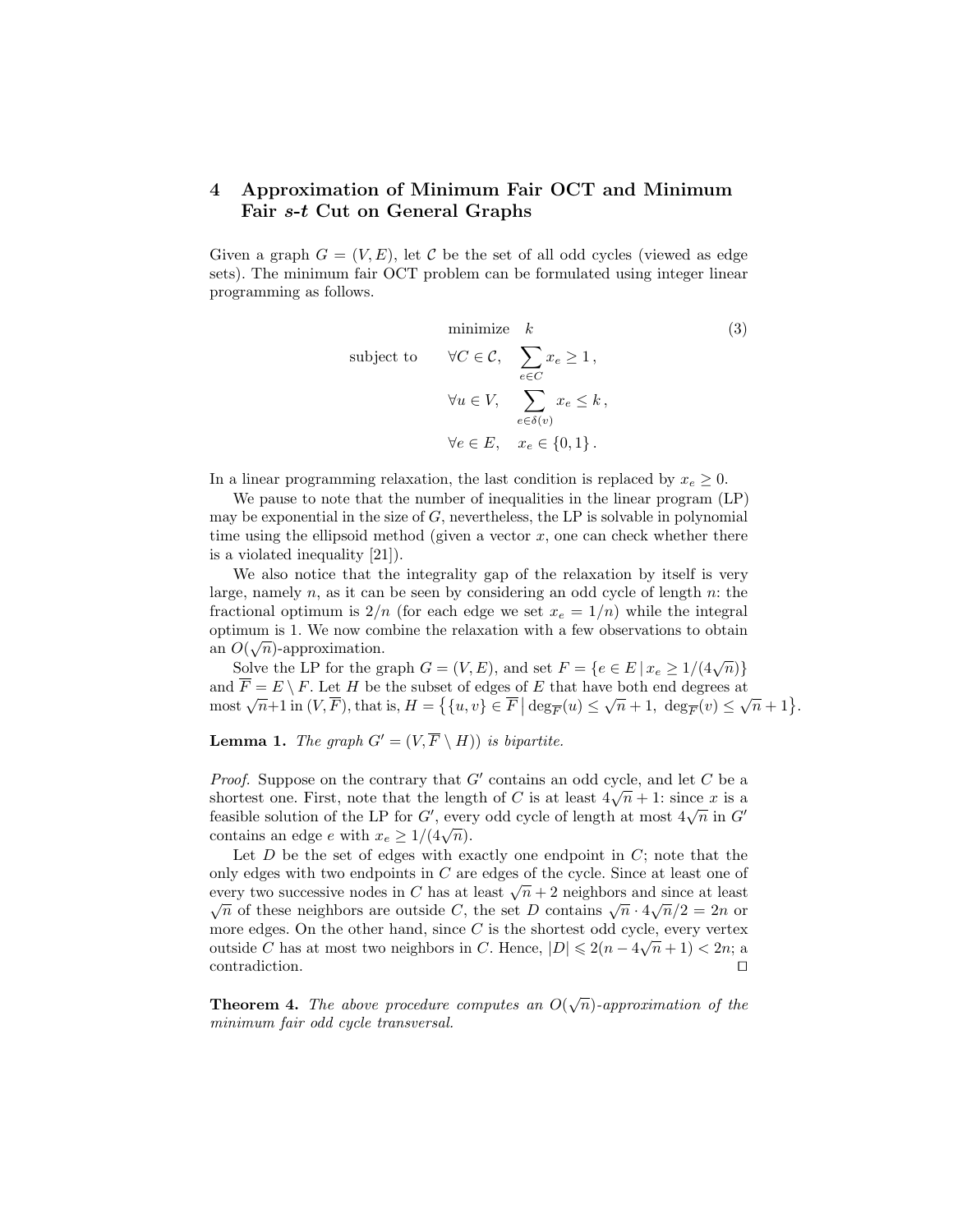*Proof.* Let  $\hat{k}$  be the integral optimum and  $k^*$  the fractional optimum (so  $k^* \leq \hat{k}$ ). We assume that the input graph G is not bipartite, that is,  $\hat{k} \geq 1$ . Then, for every we assume that the input graph G is not originate, that is,  $\kappa \geq 1$ . Then, for every vertex  $u \in V$  the set H contains at most  $\sqrt{n} + 1$  edges adjacent to u. Moreover, for every vertex  $u \in V$  the rounding procedure guarantees that the number of For every vertex  $u \in V$  the rounding procedure guarantees that<br>edges from F adjacent to u is at most  $4\sqrt{n} \sum_{e \in \delta(u)} x_e \le 4\sqrt{n}k^*$ .  $\Box$ 

A simple example demonstrates that the given bound on the approximation ratio of our algorithm is tight even for planar (and series-parallel) graphs. Think ratio or our algorithm is tight even for planar (and series-paraller) graphs. Think<br>about a graph obtained from a cycle of length  $2\sqrt{n}+1$  by replacing all edges but about a graph obtained from a cycle of length  $2\sqrt{n+1}$  by replacing an edges but<br>one by  $\sqrt{n}/2$  internally vertex disjoint paths of length two. The minimum value of an OCT is one while the value of an OCT reported by the algorithm is  $\sqrt{n}$ .

We conclude this section with an observation that the integrality gap of the LP is large even for planar (and series-parallel) graphs.

**Theorem 5.** The integrality gap of (3) for 2-connected planar (and seriesparallel) graphs is  $\Omega(\sqrt{n})$ .

*Proof.* Let *n* be an integer such that  $\sqrt{n}$  is an integer. Consider  $\sqrt{n}$  vertices *v*<sub>1</sub>,  $v_2, \ldots, v_{\sqrt{n}}$ . For each  $i \in \{1, 2, \ldots, \sqrt{n-1}\}$ , add  $\sqrt{n}$  parallel edges between  $v_i$ and  $v_{i+1}$ , and subdivide each of these edges once. Thus,  $v_i$  and  $v_{i+1}$  are linked by  $\overline{n}$  internally disjoint paths  $P_1^i, \ldots, P_{\sqrt{n}}^i$  of length 2. Last, add an edge between  $v_{\sqrt{n}}$  and  $v_i$  for every  $i \in \{1, \ldots, \lceil \sqrt{n}/2 \rceil\}$ . Let  $G = (V, E)$  be the obtained graph (see Figure 4). Thus, G is a planar graph with n vertices and maximum degree  $2\sqrt{n}+1$ . Further, every odd cycle of G contains the vertex  $v_{\sqrt{n}}$  and has length  $2\sqrt{n+1}$ . Further, every odd cycle of G contains the vertex  $v\sqrt{n}$  and has length at least  $2 \cdot \lfloor \sqrt{n}/2 \rfloor + 1$ . Thus, setting  $x_e = 1/\sqrt{n}$  for every edge e of G yields a feasible fractional solution with objective value  $2 + \frac{1}{\sqrt{n}}$ . However, the integral optimum is  $\lceil \sqrt{n}/2 \rceil$ . To see this, let F be an OCT of G. If all the edges  $\{v_{\sqrt{n}}, v_i\}$ for  $i \in \{1, \ldots, \lceil \sqrt{n}/2 \rceil\}$  belong to F, then the degree of  $v_{\sqrt{n}}$  in  $(V, F)$  is at least  $\lceil \sqrt{n}/2 \rceil$ , as wanted. So, assume that there exists  $i \in \{1, ..., \lceil \sqrt{n}/2 \rceil\}$  such that  ${v \in \{1, \ldots, |\sqrt{n}/2|\}}$  such that  ${v \in \{1, \ldots, |\sqrt{n}/2|\}}$  such that  ${v \sqrt{n}, v_i\} \notin F$ . Then, observe that there must exist  $j \in \{i, \ldots, \sqrt{n}\}$  such that F contains at least one edge of each of the paths  $P_s^j$ . (For otherwise there would exist an odd cycle  $v_i, y_i, v_{i+1}, y_{i+1}, \ldots, v_{\sqrt{n}-1}, y_{\sqrt{n}-1}, v_{\sqrt{n}}$  in  $(V, E \setminus F)$ , where  $y_t$ belongs to  $P_s^t$  for some integer s.) Consequently, one of  $v_j$  and  $v_{j+1}$  has degree at least  $\lceil \sqrt{n}/2 \rceil$  in the graph  $(V, F)$ . This concludes the proof.

**Minimum Fair Cut Problem.** The same approach yields a  $\Theta(\sqrt{n})$ -approximation algorithm for the minimum fair cut problem; the difference is that in the linear program  $(3)$  we replace the set C of all odd cycles by the set of all paths between  $x$  and  $y$ . We omit further details.

### 5 Conclusion and Open Problems

The approach presented in this paper can be extended to other *fair* objective functions; an example are fair node deletion problems where the goal is to delete a proper subset of nodes such that the resulting graph satisfies the given property and the objective is roughly to minimize the maximum number of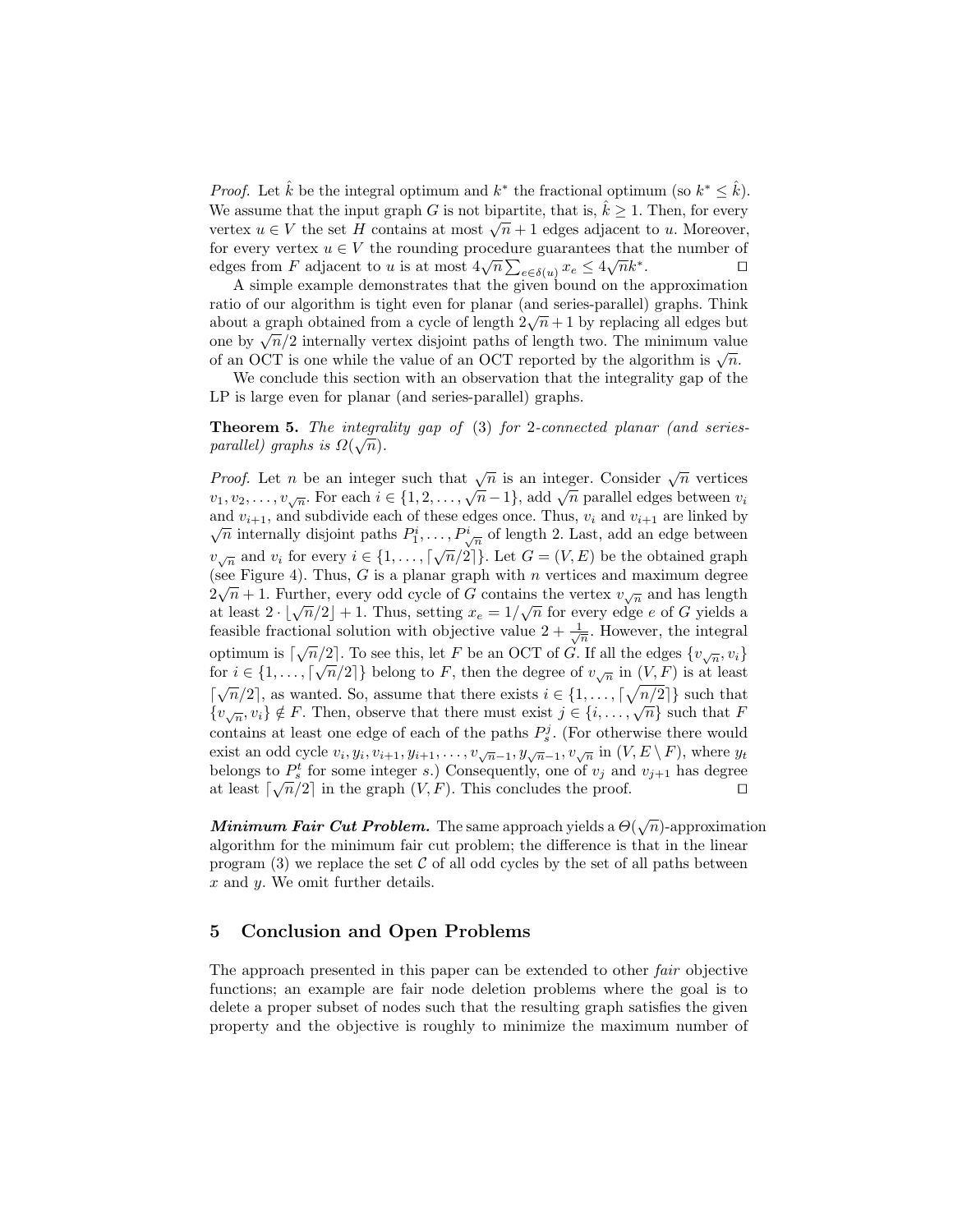

Fig. 1. The graph G in the proof of Theorem 5.

deleted neighbors. As we alluded to, the approach also works for maximizing the minimum degree. The question is for which other objective functions this or a similar approach works?

An important open question deals with the complexity of the fair problems. The running time of the exact algorithms for tree-decomposable graphs is polynomial. Is it possible to have a linear-time algorithm?

### References

- 1. A. Agarwal, M. Charikar, K. Makarychev, and Y. Makarychev.  $O(\sqrt{\log n})$  approximation algorithms for min UnCut, min 2CNF deletion, and directed cut problems. In Proceedings of the 37th Annual ACM Symposium on Theory of Computing (STOC), pages 573–581, 2005.
- 2. N. Alon, A. Shapira, and B. Sudakov. Additive approximation for edge-deletion problems. In Proceedings of the 46th Annual IEEE Symposium on Foundations of Computer Science (FOCS), pages 419–428, 2005.
- 3. N. Alon, A. Shapira, and B. Sudakov. Additive approximation for edge-deletion problems. Ann. Math., 170:371–411, 2009.
- 4. S. Arnborg, J. Lagergren, and D. Seese. Problems easy for tree-decomposable graphs. Journal of Algorithms, 12:308–340, 1991.
- 5. T. Asano. An application of duality to edge-deletion problems. SIAM Journal on Computing, 16(2):312–331, 1987.
- 6. M. W. Bern, E. L. Lawler, and A. L. Wong. Linear-time computation of optimal subgraphs of decomposable graphs. Journal of Algorithms, 8(2):216–235, 1987.
- 7. H. L. Bodlaender. A tourist guide through treewidth. Acta Cybernet., 11(1-2):1–21, 1993.
- 8. H. L. Bodlaender. A partial k-arboretum of graphs with bounded treewidth. Theoret. Comput. Sci., 209(1-2):1–45, 1998.
- 9. H. L. Bodlaender and K. Jansen. On the complexity of the maximum cut problem. In Nordic Journal of Computing, volume 7. 2000.
- 10. R. B. Borie. Recursively Constructed Graph Families: Membership and Linear Algorithms. PhD thesis, Georgia Inst. Tech., Dept. Computer Science, 1988.
- 11. R. B. Borie. Generation of polynomial-time algorithms for some optimization problems on tree-decomposable graphs. Algorithmica, 14(2):123–137, 1995.